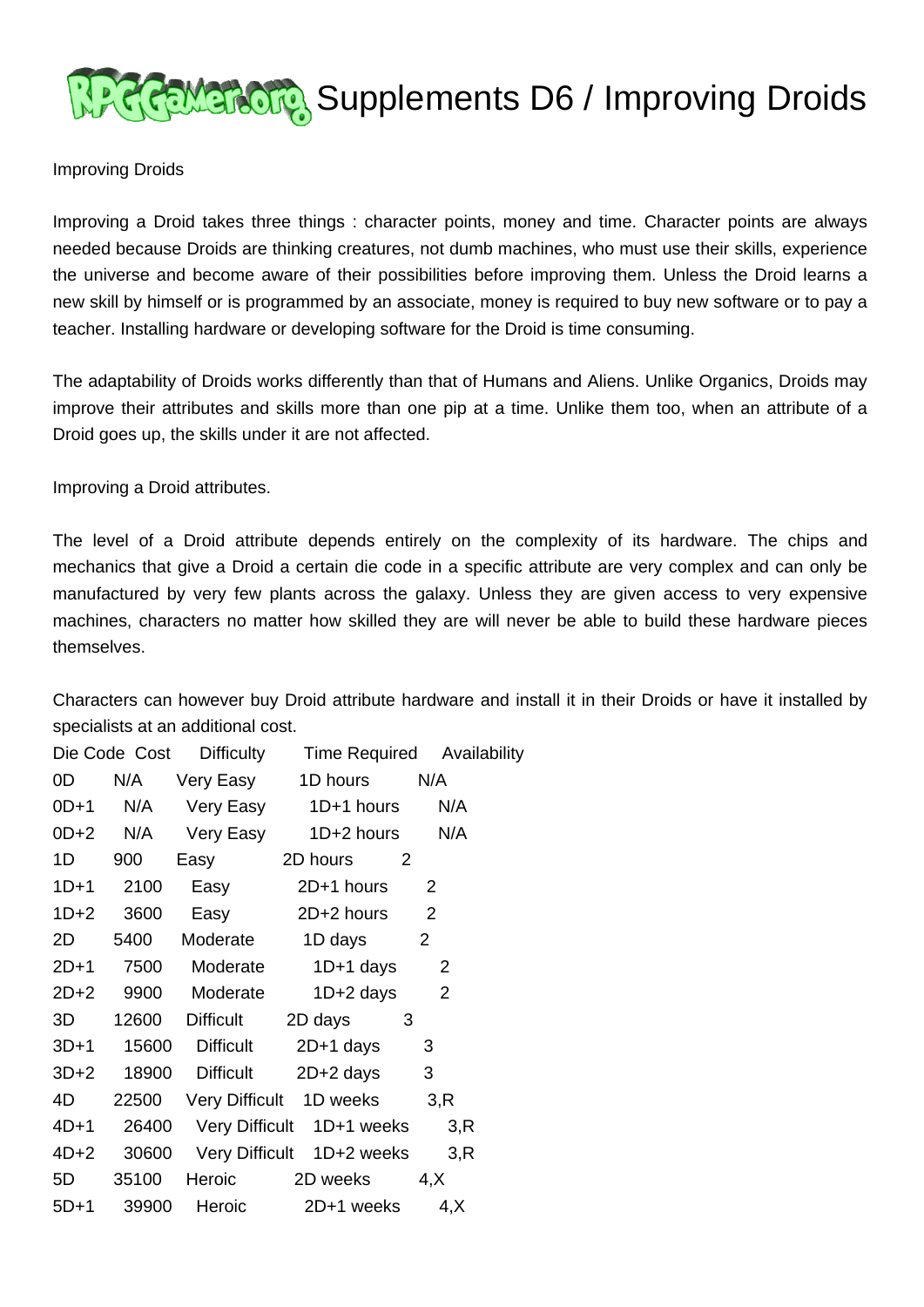Current technologies limit the "Die Code" of any attribute hardware to 5D+2.

"Cost" is the average price of the hardware raising one Droid attribute to "Die Code" on a space age planet. Prices should be lower on a planet with a Droid manufacturing plant and will definitely be higher on planets that haven't achieved space age technology.

"Difficulty" is the difficulty to beat with a Droid Programming/Repair roll in order to install that hardware. The character adds the number of dice he has in the attribute to the roll.

Example: Arnold (a kid) has 3D+2 Dexterity and 2D+2 Droid Programming/ Repair; when installing new dexterity hardware in R2rien, the party's astromech Droid, he adds 3 to his 2D+2 and thus rolls 2D+5.

"Time Required" is the normal duration of the task. If the character has access to the assembly-line for a comparable type of Droid, the time required is "Die Code" in hours. If they have access to the particular (unique in the Galaxy) assembly-line where the particular type of Droid is built, this time is further divided by three.

"Availability" lists where the hardware can be bought. The codes' meaning is given on page 161 of the second edition rulebook.

The number of character points the Droid must spend in order to have one of his attributes raised by one pip is only five times the number of dice of the current die code.

Example: Raising an attribute from 2D+2 to 3D costs 10 character points.

Unlike Humans and Aliens, Droids can have their attributes raised by several pips at a time provided they spend enough character points.

Example: R2rien has 2D Technical, in order to have it raised to 3D+1, he must spend 10 + 10 + 10 + 15 = 45 character points.

Unlike Human and Aliens, when an attribute of a Droid goes up, skills that are already higher than the new value do not change; skills that are lower than the new value are raised to that value.

Example: R2rien has 2D Mechanical, 3D Starship Piloting and 5D Astrogation; if his Mechanical was raised to 4D, his Starship Piloting would also be raised to 4D but his Astrogation would remain unchanged.

In order to change an attribute of a Droid, two rolls must be made: one to remove the old hardware and one to install the new one. The removal of hardware is done at the same difficulty and duration as the installation of hardware giving 1D less in the attribute.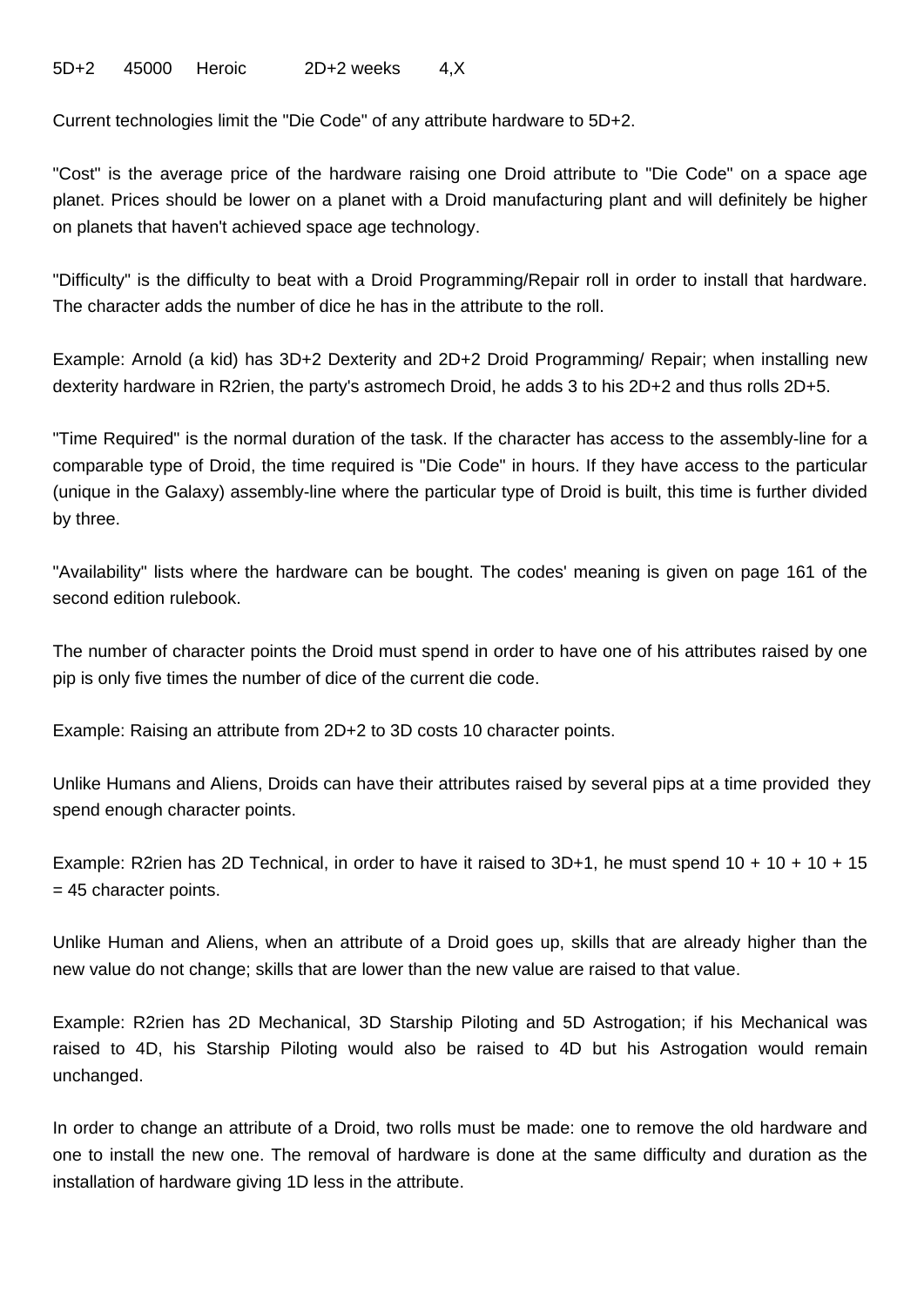Example: Arnold wants to improve the Droids Dexterity to 2D. He must first remove the original (1D) hardware which is a very easy task and takes him 1D hours and then install the new hardware in 1D days and that's a moderate task.

If more than one character works on the Droid, normal rules for combining actions apply. The results of the removal or installation of hardware are given in the table below. No character point is spent if the task fails.

roll >= diff Task succeeds.

roll < diff Task fails. The character may try again. Until fixed the Droid attribute is 0D.

2 x roll < diff Task fails. The hardware is damaged and no longer usable. Until fixed, the Droid attribute is 0D.

3 x roll < diff Task fails. Both the Droid and the hardware are damaged beyond repair.

Example : Arnold rolls 2D+5 and gets 4 and 6 (wild die, allowing him to re-roll a 4) for a total of 19 and removes the old Dexterity hardware of R2rien in 1 hour (1D hours). Installing the new Dexterity hardware will take Arnold 1D days. After six days, Arnold must make a moderate roll with 2D+5 and gets 2 and 1 (wild die) for a total of 5; unlucky Arnold has damaged the new hardware. Arnold removes it in 8 hours (2D hours) beating the easy difficulty with a 15 and barely puts the old hardware back in 7 hours (2D hours) with a roll of 8 (easy action). All this time, R2rien had his dexterity reduced to 0D but was otherwise able to act normally, i.e. astrogate.

Improving a Droid skills.

The skills of a Droid can be increased in several ways. Skills can be programmed into the Droid; characters can buy off the shelves products and simply run the installation script or develop the software themselves. Skills can also be taught to the Droid. Finally, the Droid can learn a skill by himself.

As with attributes, the skills of a Droid can be improved several pips at a time provided the Droid spends the required number of character points.

Buying a software package.

Skill software is sold on WORO (write-once, read-once) media only to prevent unlawful installation of the software on multiple Droids.

| Die Code Cost Availability Die Code Cost Availability |                                   |                            |      |           |               |  |
|-------------------------------------------------------|-----------------------------------|----------------------------|------|-----------|---------------|--|
|                                                       |                                   |                            | 7D   | 3420      | 3.R           |  |
| $1D+1$                                                | 105 2                             |                            |      | 7D+1 3750 | 3.R           |  |
| $1D + 2$                                              | 180                               | $\overline{\phantom{a}}$   |      |           | 7D+2 4095 3,R |  |
| 2D                                                    | 270<br>$\overline{\phantom{a}}$ 2 |                            | 8D — |           | 4455 3,R      |  |
| $2D+1$ 375                                            |                                   | $\overline{\phantom{0}}^2$ |      |           | 8D+1 4830 3,R |  |
| $2D+2$                                                | 495                               | 2                          |      | 8D+2 5220 | 3,R           |  |
| 3D                                                    | 630                               | 2                          | 9D   | 5625      | 4.R           |  |
| $3D+1$                                                | 780                               | 2                          |      | 9D+1      | 6045<br>4.R   |  |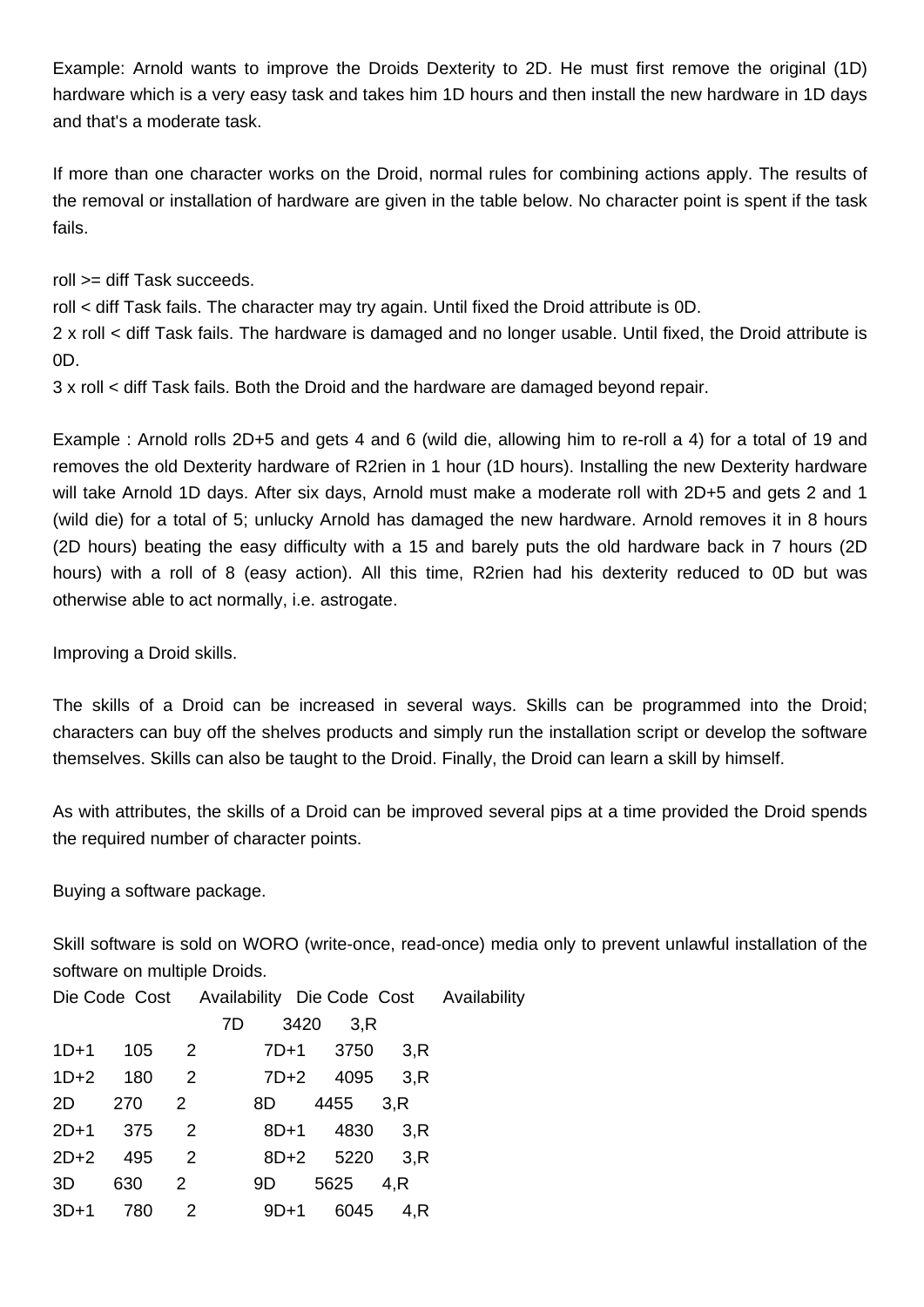| $3D+2$ | 945  | $\overline{2}$ | 9D+2      | 6480        | 4, R |
|--------|------|----------------|-----------|-------------|------|
| 4D     | 1125 | 2              | 10D       | 6930        | 4.R  |
| $4D+1$ | 1320 | $\mathcal{P}$  |           | 10D+1 7395  | 4,R  |
| $4D+2$ | 1530 | $\mathcal{P}$  |           | 10D+2 7875  | 4.R  |
| 5D     | 1755 | 3              | 11D       | 8370        | 4, X |
| $5D+1$ | 1995 | 3              | $11D+1$   | 8880        | 4, X |
| $5D+2$ | 2250 | 3              | $11D + 2$ | 9405        | 4, X |
| 6D     | 2520 | 3              | 12D       | 9945        | 4, X |
| $6D+1$ | 2805 | 3              | $12D+1$   | 10500       | 4, X |
| $6D+2$ | 3105 | 3              |           | 12D+2 11070 | 4, X |

Current technology limits the "Die Code" a Droid can acquire through programming to 12D+2.

"Cost" is the average price of a software package raising one Droid skill to "Die Code" on a space age planet. Prices should be lower on a planet with big software companies and will be higher on planets that haven't achieved space age technology.

"Availability" lists where the package can be bought. The codes' meaning is given on page 161 of the second edition rulebook.

The time required to install such a software varies from a few minutes to a maximum of one day.

The difficulty is normally Very Easy but each past attempt - successful or failed - to improve the corresponding attribute raises the difficulty by one. When the attribute has been raised by a specialist with adequate equipment, the difficulty is not modified.

Example: Arnold decides that he's going to raise R2rien's Dodge instead of his Dexterity; he could buy the software and make an Easy Droid Programming / Repair roll.

If the character fails the rolls, the Droid retains his current skill but the media is no longer usable. Characters may have specialists install the software for them at no such risk but at an additional cost.

The character points cost for raising a skill by one pip is only half the number of dice of the current die code rounded up.

Example: raising R2rien Astrogation skill from 5D to 6D would cost the Droid  $3 + 3 + 3 = 9$  character points.

Programming a Droid.

Characters can develop skill software themselves instead of buying it. Proficiency in the skill helps develop good software but is not required.

Die Time Die Time Die Time Code Required Code Required Code Required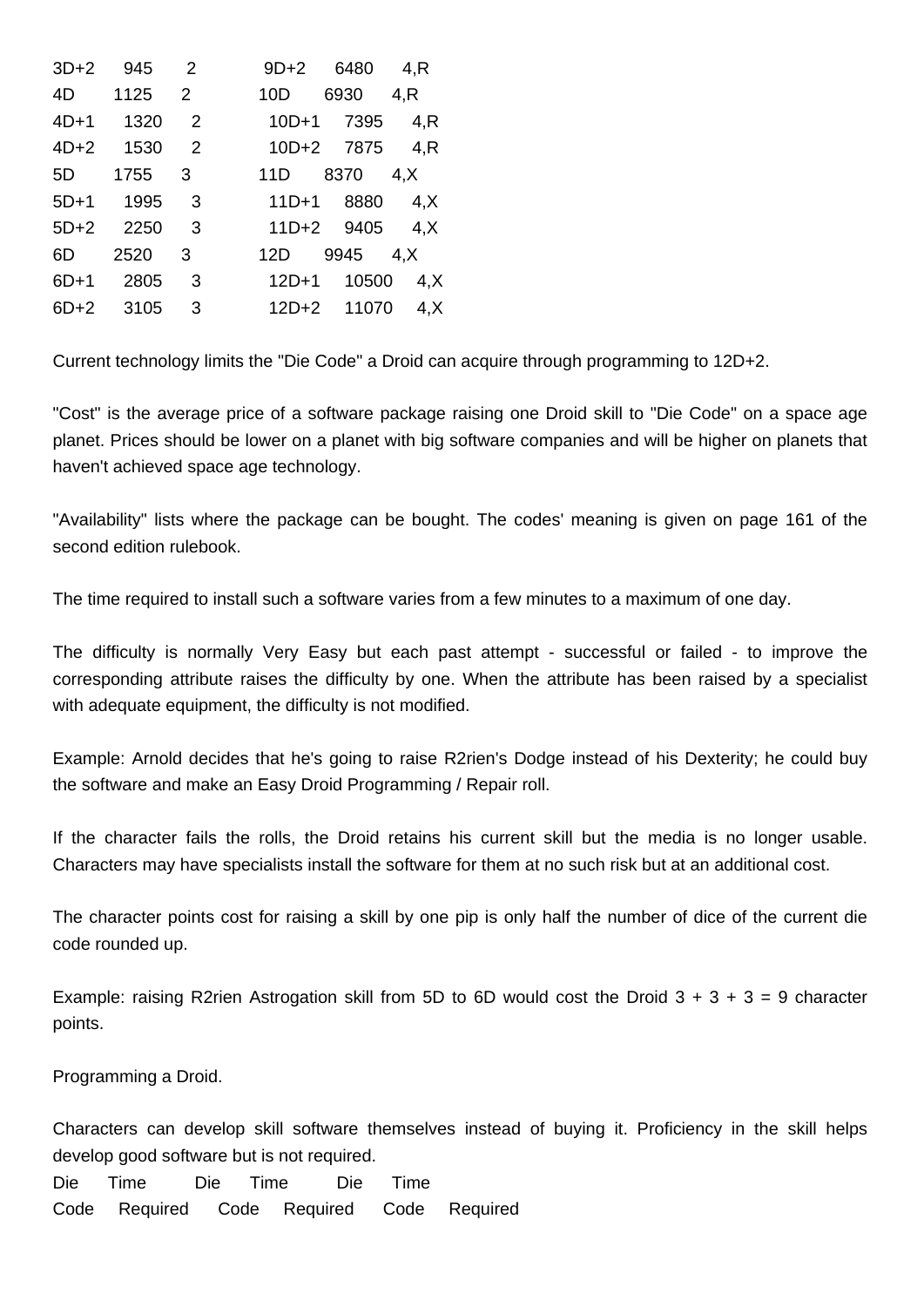| 2D<br>4D — |  | 5D 4D weeks 9D 3D months<br>1D+1 1D days 5D+1 4D+1 weeks 9D+1 3D+1 months<br>1D+2 1D+2 days 5D+2 4D+2 weeks 9D+2 3D+2 months<br>1D weeks 6D 5D weeks 10D 4D months<br>2D+1 1D+1 weeks 6D+1 5D+1 weeks 10D+1 4D+1 months<br>2D+2 1D+2 weeks 6D+2 5D+2 weeks 10D+2 4D+2 months<br>3D 2D weeks 7D 1D months 11D 5D months<br>3D+1 2D+1 weeks 7D+1 1D+1 months 11D+1 5D+1 months<br>$3D+2$ 2D+2 weeks $7D+2$ 1D+2 months 11D+2 5D+2 months<br>3D weeks 8D 2D months 12D 6D months<br>4D+1 3D+1 weeks 8D+1 2D+1 months 12D+1 6D+1 months<br>4D+2 3D+2 weeks 8D+2 2D+2 months 12D+2 6D+2 months |
|------------|--|-------------------------------------------------------------------------------------------------------------------------------------------------------------------------------------------------------------------------------------------------------------------------------------------------------------------------------------------------------------------------------------------------------------------------------------------------------------------------------------------------------------------------------------------------------------------------------------------|

```
As was already observed, current technology limits the "Die Code" a Droid can acquire through
programming to 12D+2.
```
"Time Required" is the time needed to develop a software giving the Droid "Die Code" in a skill. If more than one character is working on its development, a modified version of the Combined Actions rules (second edition rulebook, page 69) is used. The project leader rolls on the Command Difficulty table to find out how many characters could be commanded if they were available. The time needed is "Time Required" divided by the minimum of that number and the number of character really available.

Example: Arnold no longer has the money to buy the Dodge software so he's going to try to develop it with the help of his team-mates Alix and Vaurianne in order to raise R2rien Dodge skill to 4D. Sara, who owns the Droid, is not happy about it and wants to supervise the project. Alix has Droid Programming / Repair 2D, Arnold has 2D+2, Vaurianne has 3D+2 and Sarah has Command 2D+1. The average of Alix, Arnold and Sara's Droid Programming / Repair skill is close to 3D. With a roll of 14 (due to a lucky wild die) Sara beats a Moderate difficulty and could have co-ordinated the work of up to six characters; as only three are available, the project will take 1D weeks divided by 3.

Example: Assume that Sara rolls only 8: she would beat an Easy difficulty and only be able to co- ordinate the work of two characters. Alix, Arnold and Sarah will have to work full time for 1D weeks divided by 2. A lot of time is wasted because of bad decisions, sterile progress meetings or simply lack of co-ordination.

After the development time has elapsed, one character and the gamemaster make an opposed roll. The gamemaster rolls the new Die Code the character are trying to program into the Droid while the character rolls the average Die Code in Droid Programming / Repair of all the participants and adds the number of dice of the best character in the skill being programmed.

Example: Alix has Dodge 5D, Arnold has 5D+2 and Vaurianne has Dodge 3D+1. The average of their Droid Programming / Repair skill is closest to 2D+2, thus one of them should roll 2D+7.

The result of the software development is given by the table below where "G" is the Gamemaster's roll and "P", the player's :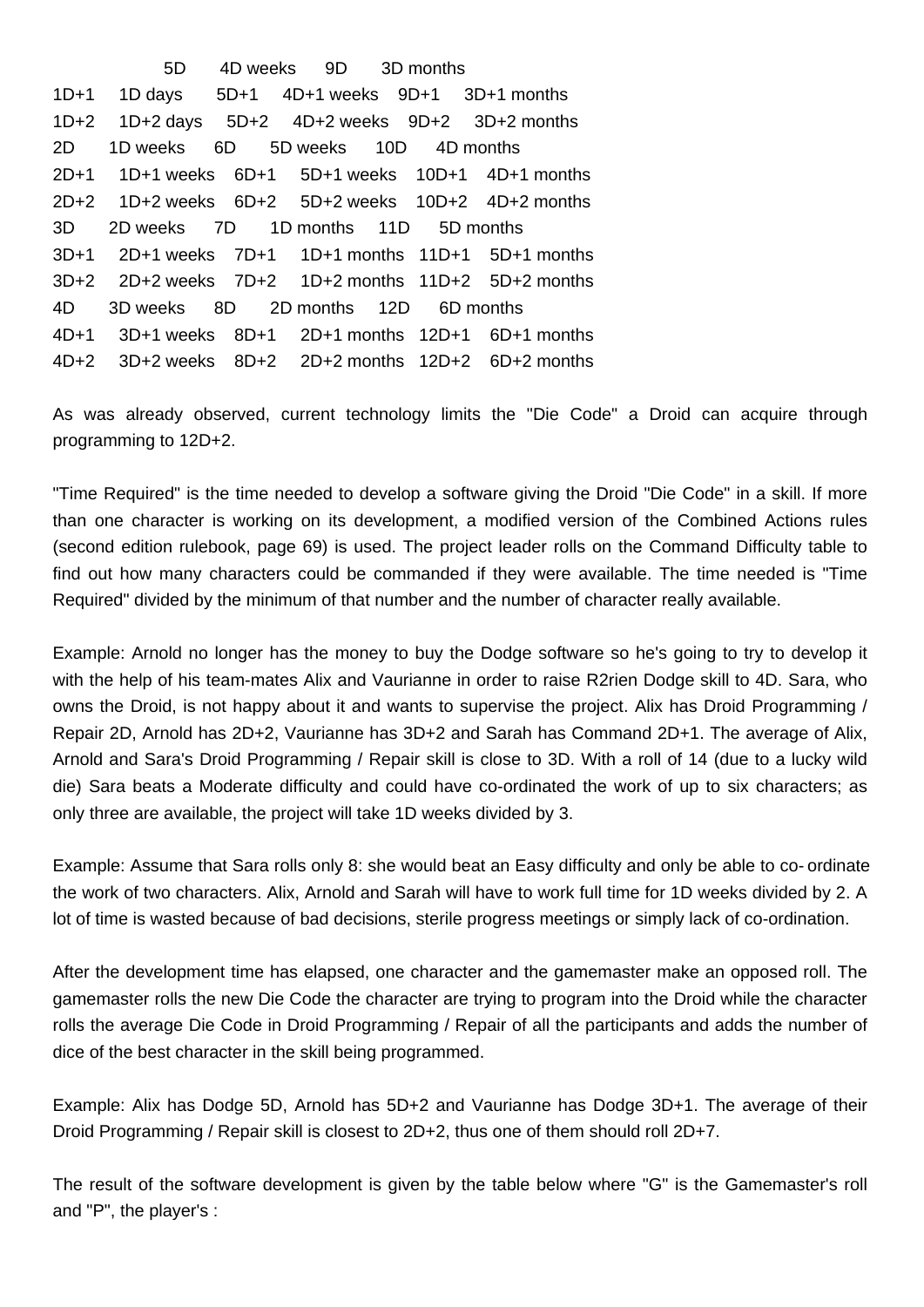VE E M D VD H New Die Code Debug  $P \geq G$  As expected  $P < G \le P + 2$  1 2 3 4 5 6 As expected 0.5  $P + 2 < G \le P + 4 1 2 3 4 5 6 1$  level lower 1.0  $P + 4 < G \le P + 6234566661$  level lower 1.5 P + 6 < G <= P + 8 2 3 4 5 6 6 2 levels lower 2.0  $P + 8 < G \le P + 10$  3 4 5 6 6 6 2 levels lower 2.5  $P + 10 < G \le P + 12$  3 4 5 6 6 6 3 levels lower 3.0  $P + 12 < G \le P + 14$  4 5 6 6 6 6 3 levels lower 3.5  $P + 14 < G \le P + 164 + 56666$  6 4 levels lower 4.0  $P + 16 < G \le P + 18$  5 6 6 6 6 6 4 levels lower 4.5  $P + 18 < G \le P + 20$  5 6 6 6 6 6 5 levels lower 5.0 P + 20 < G 6 6 6 6 6 6 5 levels lower 5.5

When the Droid Programming / Repair roll is not made, there will always be a chance when the Droid uses the skill that he will hit a bug, get caught in a loop, shut itself down, anything. "VE", "E", "M", "D", "VD" and "H" give the number that must be equalled or exceeded with a roll of one die every time the Droid uses the skill; if that roll is not made, something happen and the Droid simply cannot use the skill.

Example: The gamemaster rolls 4D and gets 17, Arnold rolls 2D+7 for a total of 13. Not entirely successful, but it could have been worse: R2rien Dodge is now 3D+2; furthermore every time the Droid tries something more complicated than a very easy Dodge, he may have problems.

Example: While under a tree in the jungle, R2rien spots a gadaji nut falling from the tree and tries to dodge it. The gamemaster rules that it is a moderate action and rolls 6; it is higher than 3, thus the Droid can attempt to Dodge the nut.

Example: A few days later, the party is ambushed by bounty hunters. Lacking fighting skills R2rien tries to flee and declares a full Dodge. One bounty hunter with a 6D Blaster is firing at him at medium range, the difficulty is 12 and he rolls 27. R2rien must roll 16 at least for his Dodge or he's hit by the bounty hunter. That correspond to a difficult Dodge; thus, unless the gamemaster rolls 4 or more on one die, R2rien shuts itself down and will not move until he is restarted. Of course, he will also be hit by the blast.

Fixing a bugged software is done through the same procedure except that the time required is not rolled; instead "Debug" is used as the result of each dice. Even though there is no guarantee that the fixed software will be free of bug, use of state of the art development method make sure that it will not get worse.

Example: the time required to fix R2rien Dodge ix  $3 \times 2 = 6$  weeks. After 6 weeks, both the player and the gamemaster roll again. If the player rolls higher, R2rien Dodge software is fixed; he now has 4D. If the gamemaster does not beat the player by more than 3, some bugs have been fixed, but not all; R2rien Dodge is now 4D but he keeps failing from time to time. If the gamemaster beats the player by more than three, nothing changes.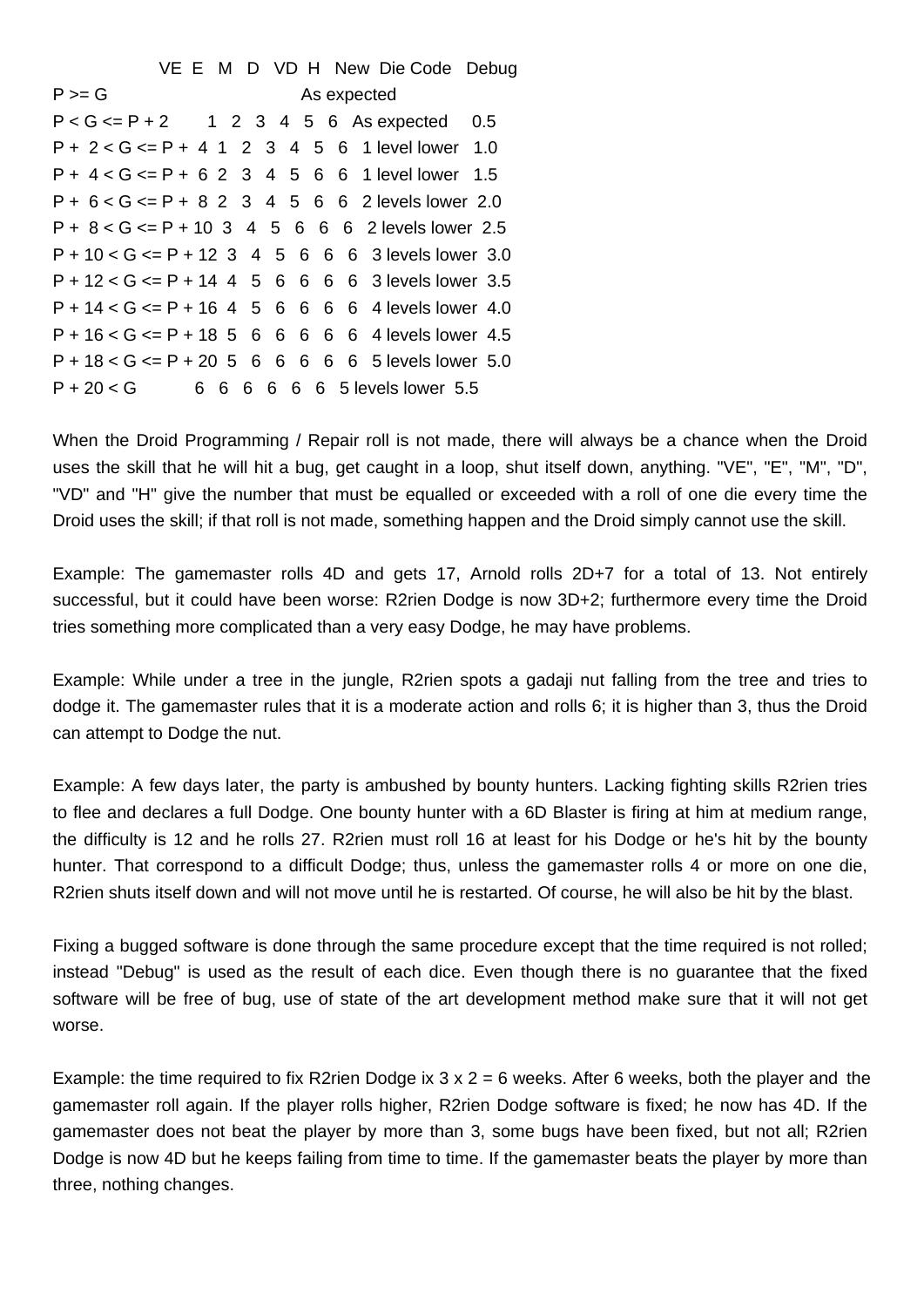The character points cost for raising a skill by one pip is only half the number of dice of the current die code rounded up. Having a bugged software fixed doesn't cost the Droid any character points. Restarting the software development from scratch sometimes takes less time than fixing the existing one but that costs the Droid more character points.

Example : a few month later, Arnold wants to raise R2rien Astrogation from 5D to 6D. After 5D weeks, the gamemaster rolls 6D for a total of 34. Arnold rolls 2D+2 and adds 3 to the roll (he has Astrogation 3D); he gets a 13 and changes that score into a 21 by spending 2 character points. R2rien has to spend 9 character points, his Astrogation is still 5D but fails from time to time now while it never did before. Arnold can either try to develop the software again in 5D weeks at the expense of 9 extra character points from R2rien or fix it in  $5 \times 3.5 = 17.5$  weeks at no character point expense.

Teaching a skill to a Droid.

Because Droids are designed to learn from electronic stimuli and not from reading, lecture or training, they spend a lot more character points then Humans or Aliens when learning a skill from a teacher even another Droid or by themselves. Even when learning from another Droid, the teacher passes information to the other, not entire programs.

Like Organics, Droid can only learn a skill from someone who has at least the Die Code they want to achieve. Also, current technology of learning units imit the "Die Code" that can be acquired by this method to 7D.

The character points cost for raising a skill by one pip is three times the number of dice of the current die code.

Droids learn faster than Organics; in fact they often could learn faster than any Human or Alien could teach. When taught a new skill by an Organic, the time required to raise a skill by one pip is 2 days when their current skill level is 4D or less and 4 days when it's more than 4D. When taught by another Droid, it takes hours instead of days. Neither the teacher nor the Droid can spend character points to reduce this time.

Example: Vaurianne has Starship Piloting 6D+1, and wants to teach R2rien everything she knows about that skill. The Droid currently has 3D; they must spend  $3 \times 2 + 7 \times 4 = 34$  days together and R2rien must have and be ready to spend  $3 \times 9 + 3 \times 12 + 3 \times 15 + 6 = 114$  character points.

Researching the skill.

Current technology of learning units limit the "Die Code" that can be acquired through this method to 7D.

The character points cost for raising a skill by one pip is four times the number of dice of the current die code.

The time required to raise a skill by one pip is 3 hours when the current skill level is 4D or less and 6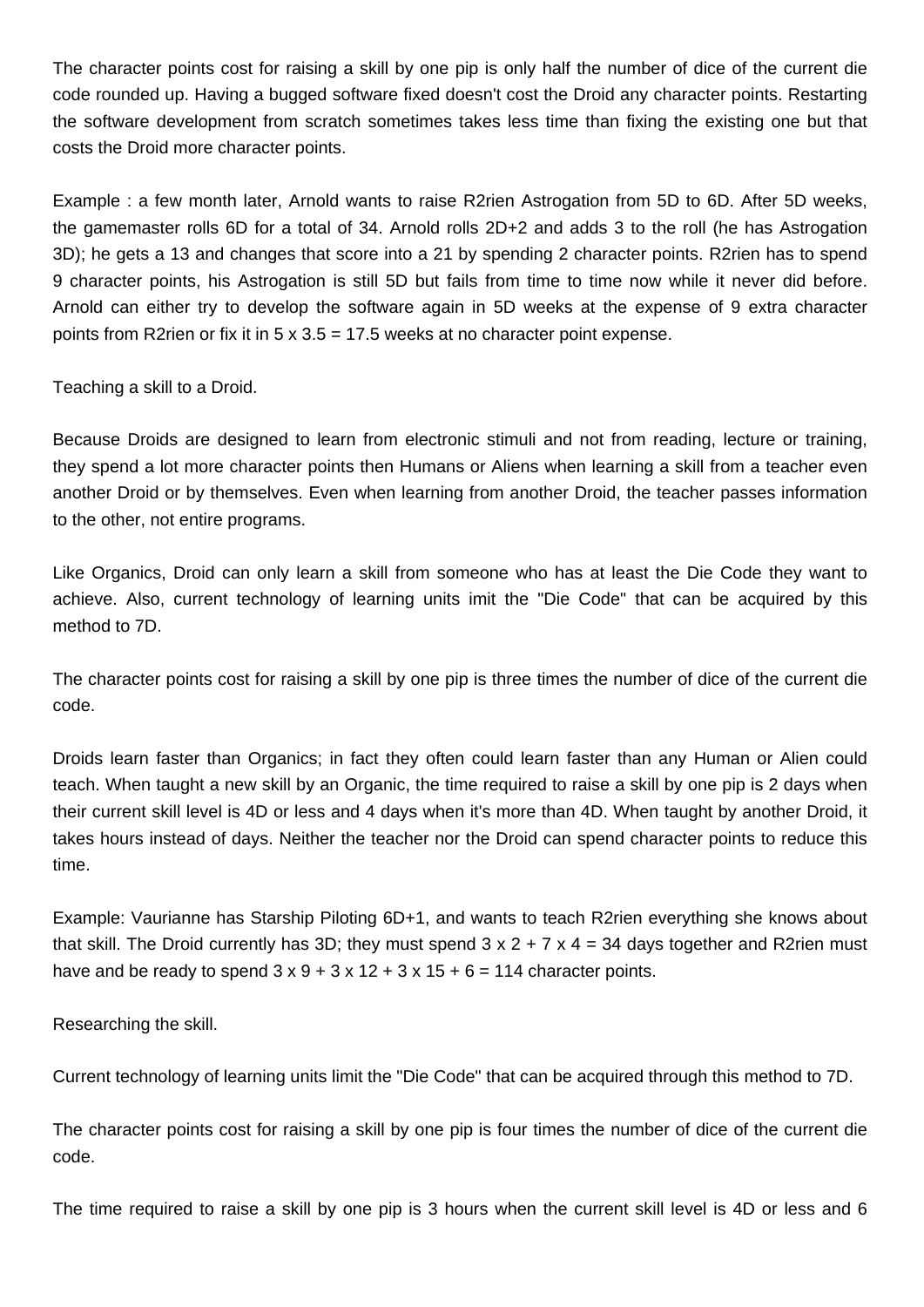hours when it's more than 4D. That time cannot be reduced by spending extra character points.

Example: given access to a good source of information about computers, R2rien could raise his Computer Programming / Repair by one pip to 4D+1 in 6 hours if he spends 16 character points.

Specialists.

Specialists can install attribute hardware or skill software in your Droid or teach your Droid something they know. They can also be hired to develop skill software but the cost will generally be higher than the price you'd pay for an off the shelves package.

The fees of specialists vary widely from one place to another. On a space age planet, one may expect to pay 100 credits per day for a specialist with Droid Programming / Repair 5D to 7D+2, 400 credits when their skill is between 8D and 11D+2 and 1000 credits when their skill is higher than 12D.

Building your own Droid.

To build a Droid, a character must purchase the Droid frame which cost between 300 and 1000 credits. Droids with an unsophisticated frame like astromech or protocol Droids might cost 500 credits. Very simple Droid frames like the mouse Droids found all around on the Death Star are unlikely to cost more than 50 credits. As always the price can vary greatly with the place of purchase. The cost of special equipment should be added even if it is built into the frame, i.e. blasters for assassin Droids.

Let's compare the price of the four sample Droids described in section 8.2 of RPG2.

|                           | <b>Build</b> | Buy   |      |      |
|---------------------------|--------------|-------|------|------|
| <b>R2 Astromech Droid</b> |              | 21295 | 4525 |      |
| 9G Explorer Droid         |              | 7525  | 6700 |      |
| <b>K4 Security Droid</b>  |              | 27100 | 7500 |      |
| 3PO Human-Cyborg Relation |              | 20350 |      | 3000 |

"Build" is the cost to build the Droid; it includes the Droid frame, hardware for the six attributes and specific skill software. The price is lowered if the character develops the software himself.

"Buy" is the price of the Droid when bought from a Droid store on a space age planet.

Where does the difference come from? Droid manufacturers build billions of Droids; they get better prices on attribute hardware than any character would and have developed standard software that they install on the Droids at almost no cost.

When a character builds a new Droid, no matter what attribute hardware or skill software the character installs in it, the Droid will start with all attributes and all skills at 1D. When the Droid earns character points afterwards, they are automatically spent to bring his effective attributes and skills to their real Die Code. They are spent on attributes first, lower attributes being updated first; once all attributes have been brought up to their real Die Code, character points are spent on skills with lower skills being updated first.